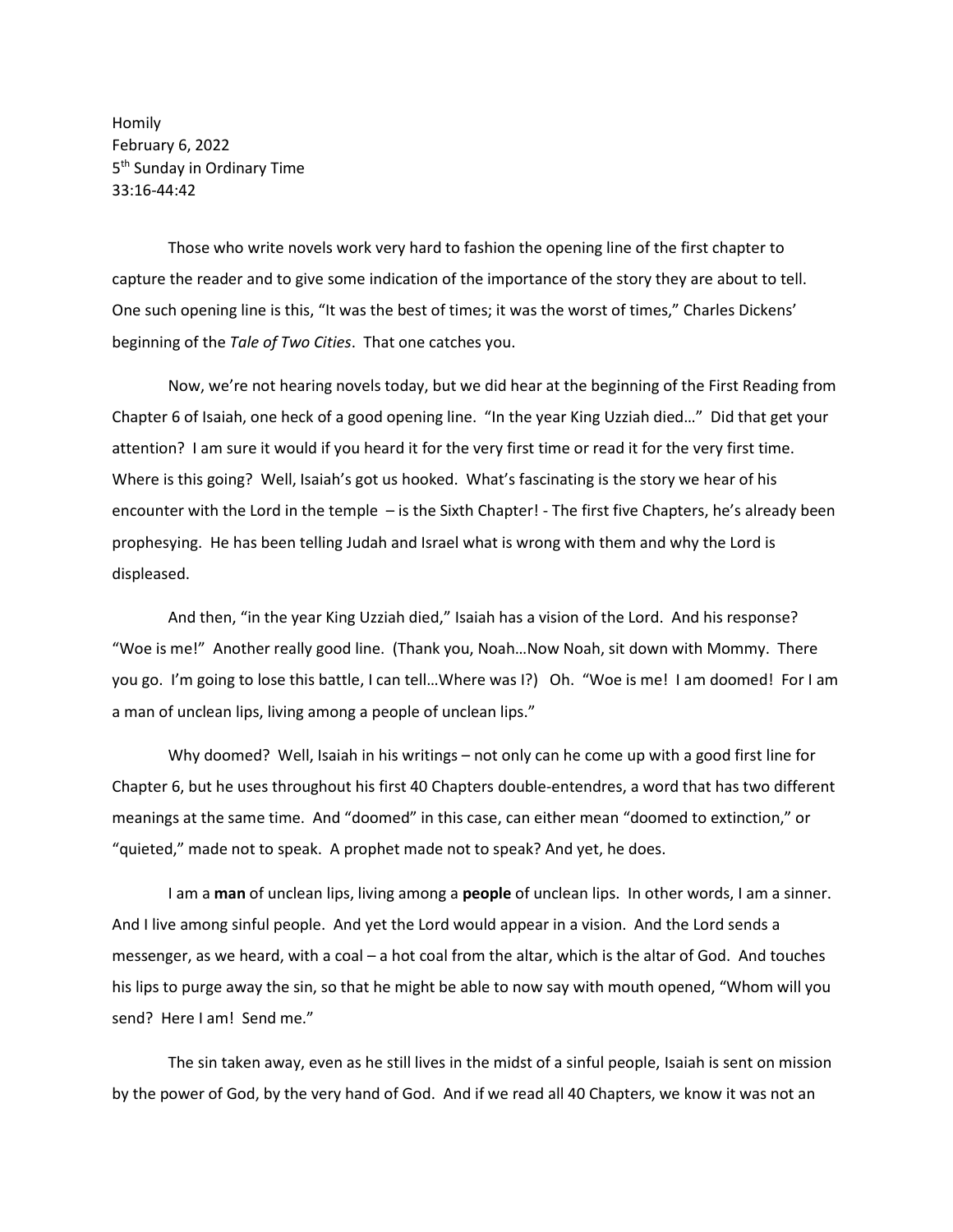easy time for him. A little easier than Jeremiah of last week's First Reading, but still a challenge amidst a sinful people.

Our Gospel passage does not have such a well-fashioned opening line. But it surely does have one really powerful line: Simon, put your boat out to fish once again. (I paraphrased.) Simon is reluctant. He just spent the whole night on the lake fishing, without effect.

Why does he do what he did? - Get back in the boat and do what the Lord commanded.

Well, have you ever been on the side of a lake and heard people talking? Sue? Sound really carries well, doesn't it? Well! Imagine Simon and his fishing mates coming ashore and hearing the commotion of the crowd and Jesus teaching. And then this very same one, having stirred up all of these people, asked for a platform – his boat – to continue the teaching. And this Simon must have been captivated by what he heard, for he is willing to try again at the command of the Lord. This Lord who has taught so well and somehow touched him and his partners. And lo and behold, there is a massively successful catch. (This is one of those "fish stories," you know? But this one is true.) And Peter's response, "Leave me Lord. I am a sinful man."

Not, "Woohoo! Look at the big catch we made! Thank you, Jesus!" No! He sees the power of God and before that power, he says – similar to what the prophet said in the First Reading: "Leave me Lord. I am a sinful man."

But the Lord doesn't leave. The Lord accompanies him back to shore and then invites him to follow, "Come. I will make you a fisher of men." And Peter follows and seems to encourage his partners to follow, even though they too, I am sure, were sinful men.

But the Lord said, "No. Come!" This was a powerful moment in Peter's life, in this passage from the Gospel according to St. Luke.

Now we know that there was further struggle for Peter, right? He wasn't always the ideal student, the ideal learner. You can think of a few things, can't you?

His denial, which is the ultimate.

His telling Jesus: No you can't do this Messiah thing and be crucified.

His blurting things out at inappropriate moments.

But still and all, the one who said, "Leave me Lord. I am a sinful man," is still invited to mission.